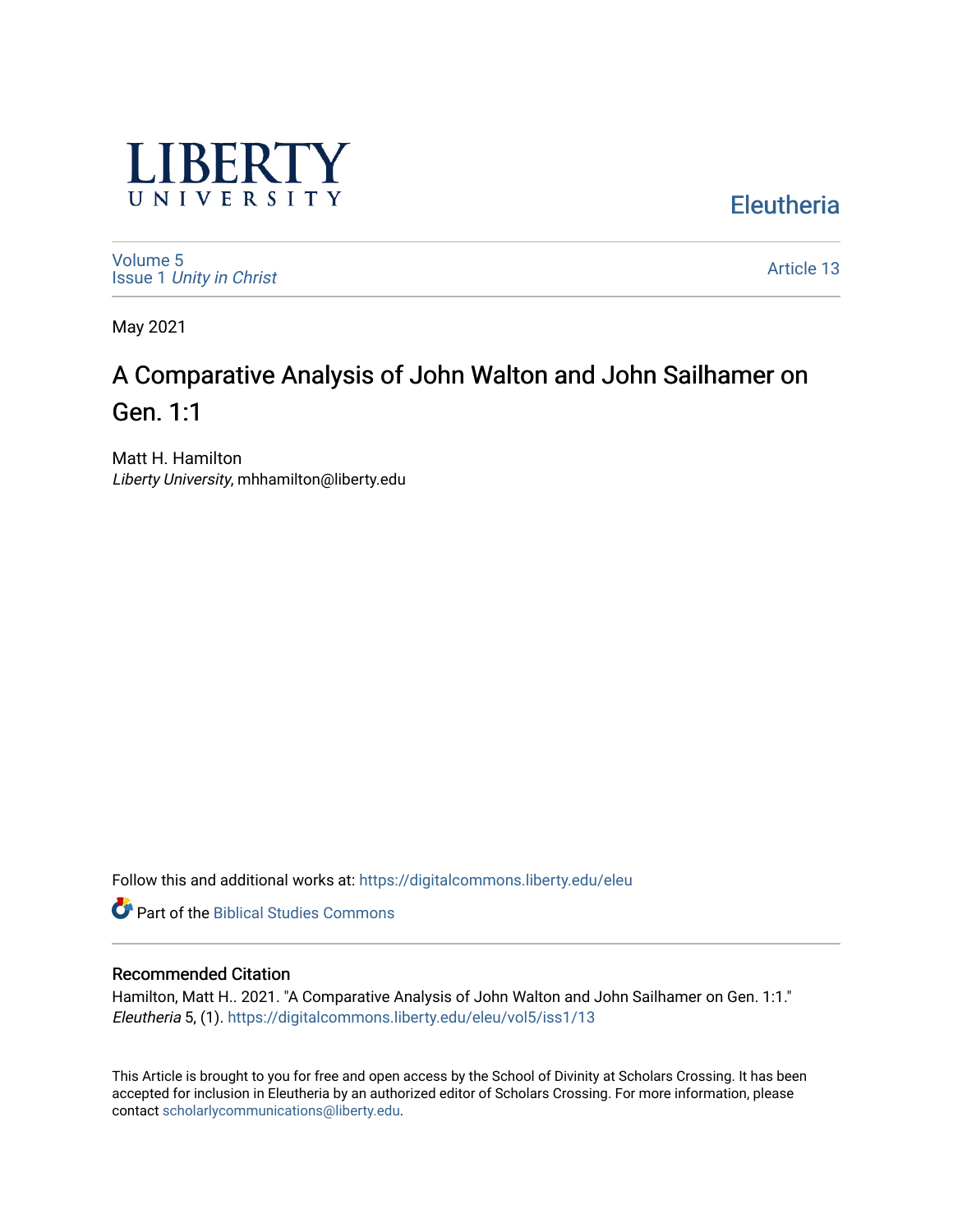# A Comparative Analysis of John Walton and John Sailhamer on Gen. 1:1

## **Abstract**

Much ink has been spilled over the interpretation of Gen. 1:1, particularly in modern times. While these interpretations are diverse, two authors that deviate away from most identifiable norms are John Sailhamer and John Walton. Sailhamer thinks Gen 1:1 is a literal event that took place over an indeterminate block of time preceding the rest of creation. Walton, on the other hand, questions the presupposition of material ontology present in many contemporary accounts of creation, arguing instead that God's creating should be understood as assigning function. This essay will seek to compare both scholars' views, summarizing them, finding possible convergences, and areas of divergence. Having established these positions, it will be argued that Sailhamer has the stronger case to make.

# Keywords

John Sailhamer, John Walton, Gen. 1:1, Creation, Historical Creationism, Functional Creation, reshit, bara

# Cover Page Footnote

Pursuing a Master of Arts in Christian Apologetics (projected 2022).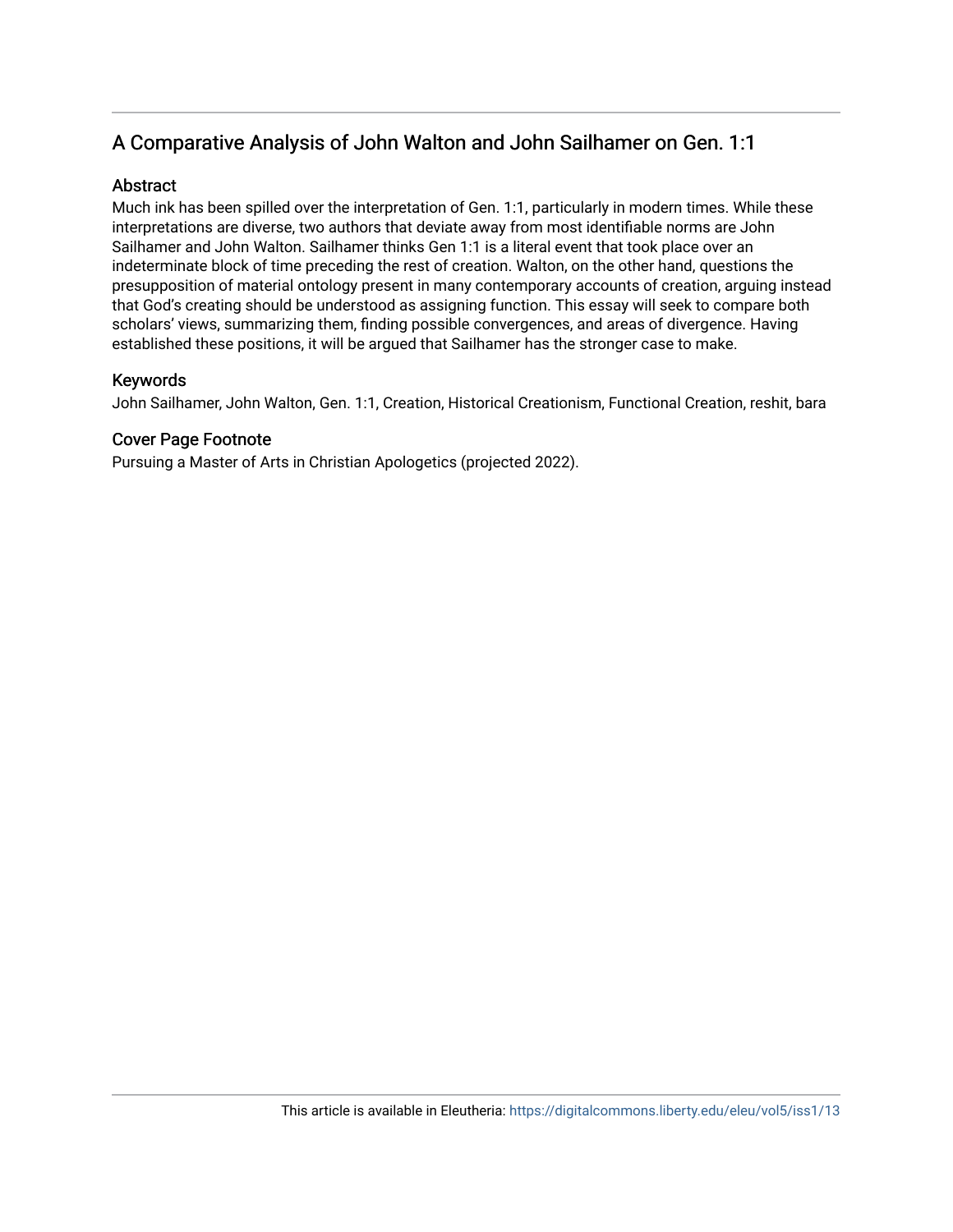#### **Introduction**

"In the beginning God created the heavens and the earth."<sup>1</sup> Few verses have generated such controversy as this unit of text within the scope of contemporary times. There are almost innumerable ways to approach Gen 1:1, from interpreting it as metaphorical versus literal history, to understanding it as a title to the rest of Genesis 1, questioning its relationship to creation *ex nihilo*, etc. This paper will attempt to narrow this massive topic to a singular point of discussion by comparing and analyzing the views of John Sailhamer and John Walton, both of whom are respected scholars with a history of making valuable contributions in their fields. Sailhamer offers a novel way of examining Gen. 1:1 by grammatically and syntactically breaking down the verse, centering his discussion on the meaning of the Hebrew word ית יוש וואג וואג . Walton, meanwhile, argues that instead of comprehending Gen. 1:1 as detailing material creation, we should understand it in a functional manner, as is the case in its ANE contemporaries. In some areas, Sailhamer and Walton complement each other, but in many more areas, they diverge. This paper will seek to investigate these relationships between the two views while at the same time evaluating their claims.

#### **View 1: John Sailhamer and Historical Creationism**

As a sort of prolegomena, Sailhamer denies the idea that Genesis 1:1 is a title/summary connected to the rest of the creation story. Instead, he believes it to be an event that took place. It is an act of God, and the rest of the chapter goes on to detail the further work of God that is "subsequent to that creation."<sup>2</sup> It is not a title telling of everything that happens later in the chapter, but a real and important undertaking by God that plays a key role in creation. Sailhamer justifies this view with three points.

Eְבְאִשִׁיּת בִּרְא אֱלֹהִים אֵת הַשִּׁמֵּיֵם") Number one is that in the original Hebrew ("בְּרָא וְאֵרָץ: ("וְאֵת הָאֲרָץ:), the first verse is a statement. However, titles in Hebrew are not formed as statements. Rather, they consist of simple phrases. Take, for example, Genesis 5:1, which reads, "This is the book of the generations of Adam" or Genesis 2:4a, "This is the account of the heavens and the earth when they were created." These, according to Sailhamer, clearly represent how titles look in Genesis.<sup>4</sup> Both are different than Genesis 1:1, "In the beginning God created the

<sup>&</sup>lt;sup>1</sup>All Scripture references will be taken from the NASB, unless otherwise indicated.

<sup>2</sup> John Sailhamer, *Genesis Unbound* (Sisters, OR: Multnomah Books, 1996), 103.

<sup>3</sup>*The Lexham Hebrew Bible* (Bellingham, WA: Lexham Press, 2012), Ge 1:1. 4Sailhamer, *Genesis Unbound*, 102.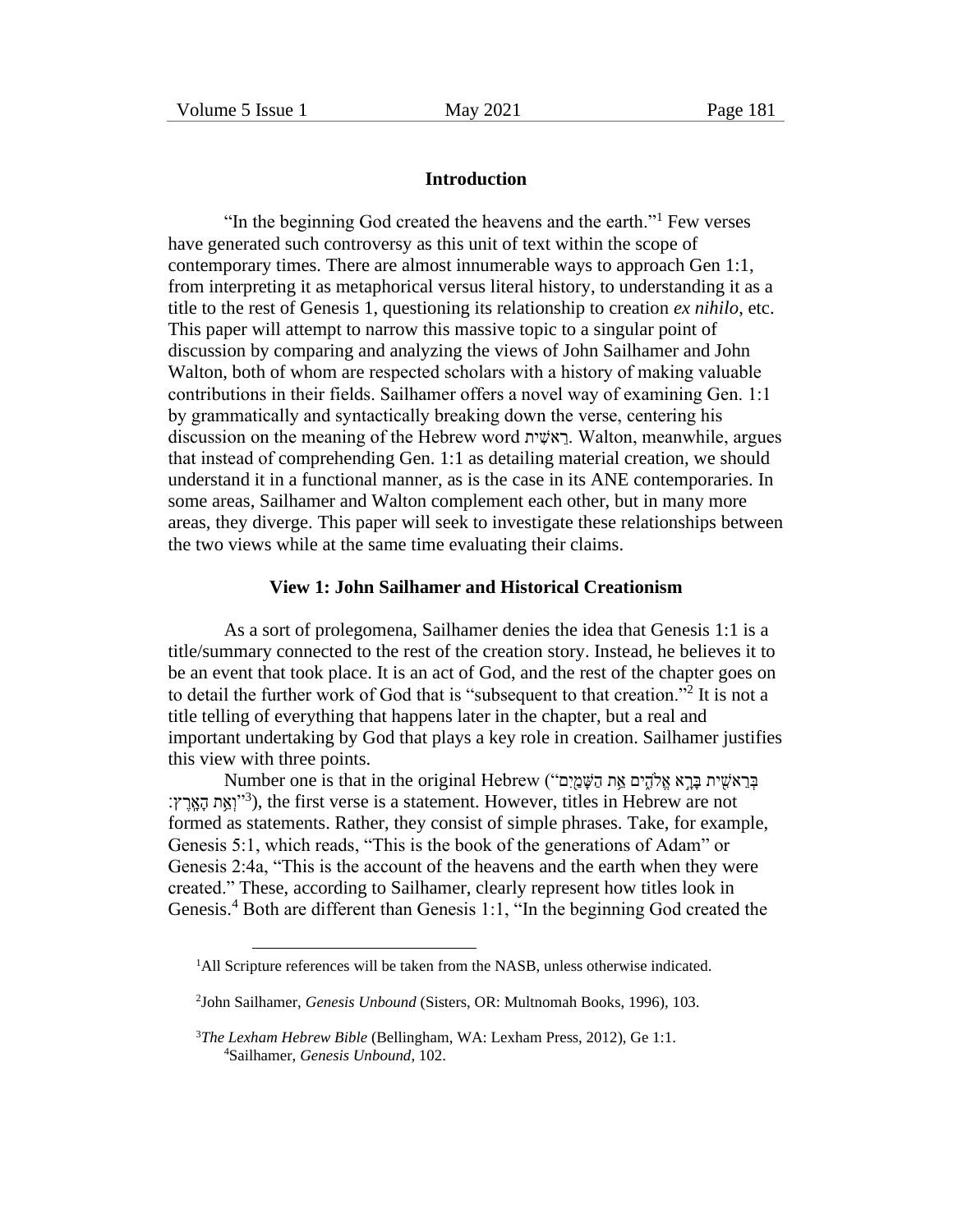heavens and the earth." If Genesis 1:1 was a title, it would state "'God's creation of the heavens and earth.' Or at least, 'This is an account of God's creating the heavens and the earth."<sup>5</sup> However, this is not the case. Both of the other "title" verses" differ from Genesis 1:1, as they are simple phrases instead of statements. Also, as Sailhamer notes, "Judging from the author's style in Genesis, summary statements at the beginning of a narrative are, as a rule, nominal clauses (e.g., Genesis 2:4a; 5:1; 6:9; 11:10). When verbal clauses serve as summaries, they are attached to the end of the narrative (e.g., Genesis 2:1; 25:34b; 49:28b)"<sup>6</sup>

Number two is that there exists the conjunction "and" at the beginning of Gen. 1:2. This would make it very unlikely that Gen. 1:1 is a title/summary. In Hebrew grammar, the conjunction "and" is used very carefully.<sup>7</sup> A conjunction is a word that links words, phrases, clauses, etc., together. As such, it acts as a sort of joiner between speech.<sup>8</sup> Since Genesis 1:2 isn't a title, it would not make sense for Gen. 1:1 to be a title as well. Sailhamer also notes, the fact that there is a conjunction at the beginning of 1:2 indicates that the following text  $(1:2-2:4)$  is coordinated with 1:1, instead of being appositional. If the first verse was written with the intention of being a summary, then it would be appositional and not possess the conjunction (like in Gen. 2:4a;5:1). Elsewhere in Genesis shows the role of the conjunction in coordinating clauses. For example, Gen 2:4b-7, "the day that the Lord God made earth and heaven (2:4b)… now (the conjunction) no shrub of the field  $(2:5)$ ... the Lord God formed man  $(2:7)$ ."<sup>9</sup>

Number three is that Genesis 1 has a summary title at its conclusion. The question that Sailhamer poses is essentially this, "Why would Genesis 1 have a summary at its *beginning* and one at its *conclusion* (Gen. 2:1 provides this conclusion, "Thus the heavens and the earth were completed, and all their hosts")?" This would be unexpected and unneeded. Sailhamer thinks that having a summary statement at the end of chapter one suggests that Gen. 1:1 has a purpose other than being a title/summary. That purpose would be an event in God's creation. <sup>10</sup>

5 Ibid.

6 Ibid., 253.

7 Ibid., 103.

<sup>8</sup>Köstenberger et al., *Going Deeper with New Testament Greek* (Nashville, TN: B&H Academic, 2016), 411.

<sup>9</sup>Sailhamer, *Genesis Unbound*, 253.

 $10$ Ibid., 103.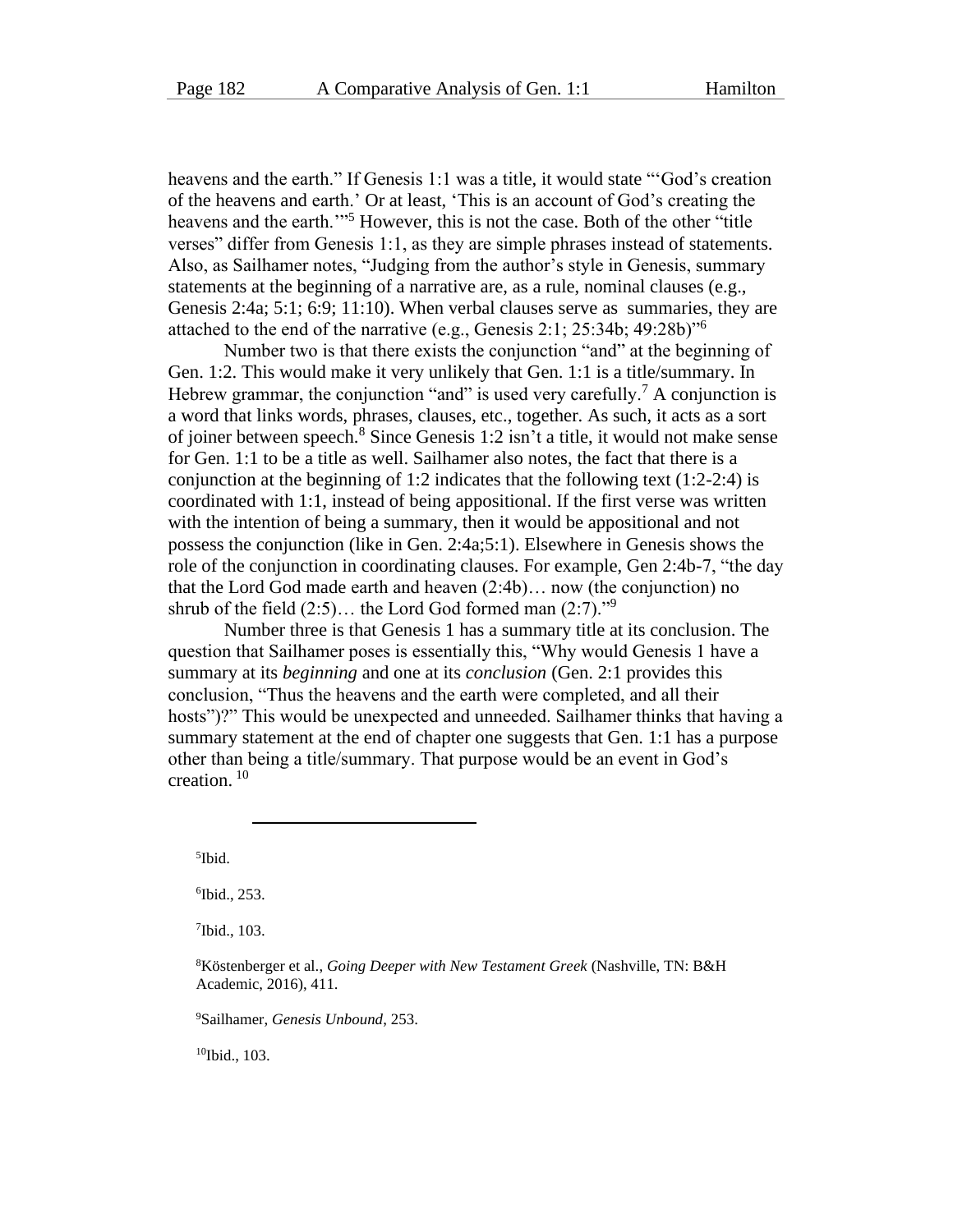Now that Sailhamer has established the idea of Gen. 1:1 being an actual act of God, he moves on to deciphering the narrative purposes of Gen. 1:1. The first narrative purpose that it holds is the fact that it identifies the creator of the universe. This is the biblical God, Elohim. Beyond this statement, the biblical author does not appear to be much effort to provide further description. Perhaps this is because the author was not afraid of people mistaking other gods with Elohim. Later, in the Pentateuch, more description is given to God, such as being the one who called the fathers, Yahweh, etc. This identification served to distinguish the God of the covenant from other gods, according to Sailhamer. God alone created the universe. This idea is later reinforced by further verse, which declares: "Thus you shall say to them, 'The gods that did not make the heavens and earth will perish from the earth and from under the heavens,'" (Jeremiah 10:11) "For all the gods of the peoples are idols, But the Lord made the heavens" (Psalm 96:5). The identity of the creator God was a useful theological distinctive for biblical writers. Creation also has been crucial in showing God's deity and power. $11$ 

The second narrative purpose is to reveal the origin of the world. When left alone to be read in its natural sense, Gen. 1:1 reveals that God created the entire universe. Everything in that universe owes its existence/beginning to God, and by implication, appears to confirm that God alone is eternal. Creation had a beginning, but God does not. There also are *creation ex nihilo* connotation's to be drawn out as well.<sup>12</sup>

The next part of Sailhamer's view is his exegetical conclusions drawn from Gen. 1:1. These have to do with the Hebrew word for "beginning" and the merism, "the heavens and the earth." At this point, he has already established that Gen. 1:1 is a real act of creation, and not only that, but it precedes every other action God has related to the world. This is because of its position in the chronological order of events. Sailhamer contends that "beginning" has been misunderstood when read in English. Its Hebrew counterpart, *reshit*, has a much more specific sense when used in Scripture. "In the Bible the term always refers to an extended, yet indeterminate duration of time – *not* a specific moment."<sup>13</sup> It is an unlimited duration or block of time that *precedes* a string of time periods/events. To get a feel for this word, it would be helpful to look at the

13Ibid., 38.

<sup>11</sup>Ibid., 103-104.

<sup>12</sup>Sailhamer, *Genesis Unbound*, 104-105.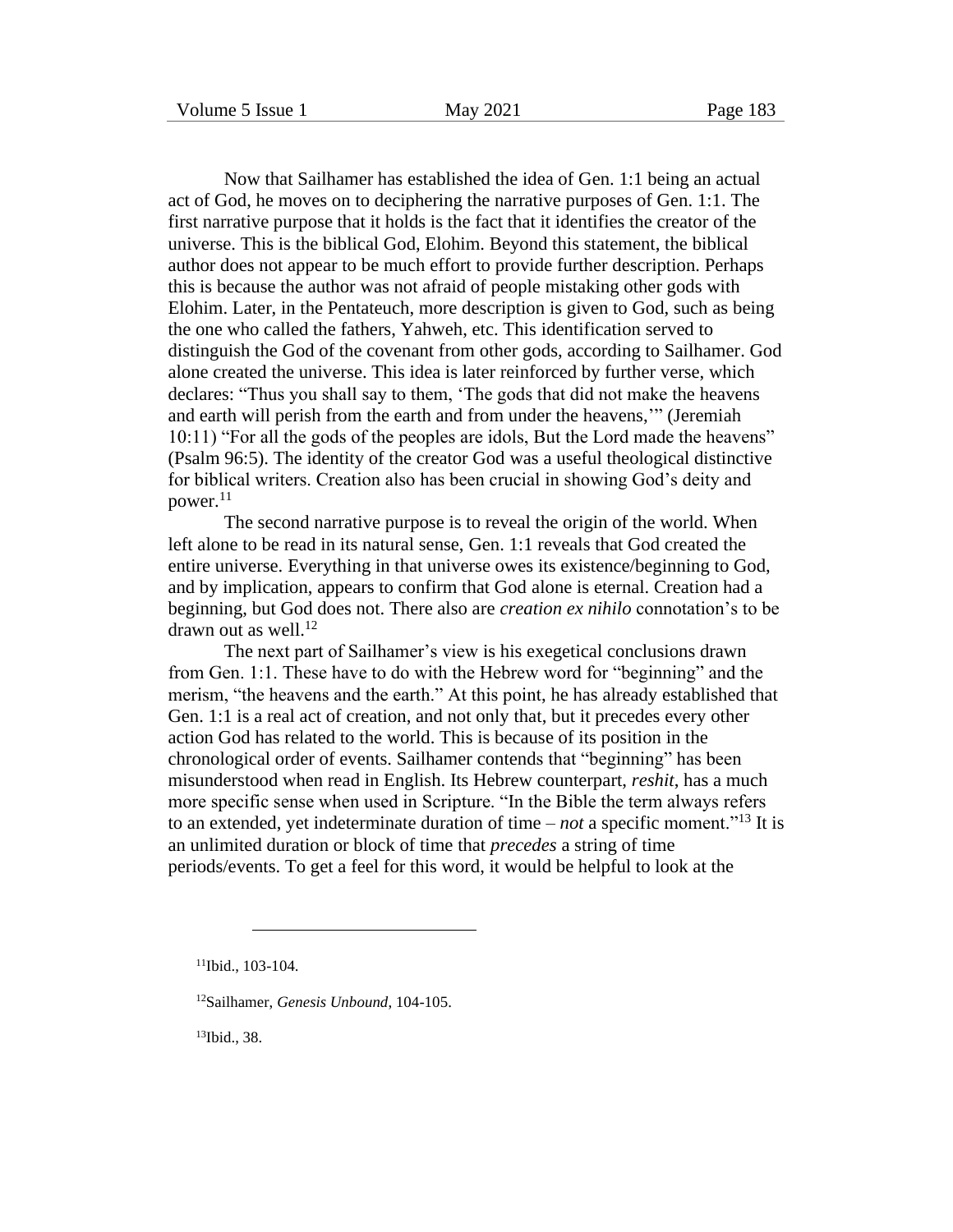contexts in which it is used in Scripture. Some of the relevant verses are Job 8:7, Genesis 10:10, and Jeremiah  $28:1.^{14}$ 

In Job 8:7, *reshit* refers to the early duration in Job's life where he grew into maturity, raised a family, and became renowned for prosperity/wisdom *before* his misfortunes took over. It was a lengthy and undecided period of time. Genesis 10:10 uses this word to refer to the early part of Nimrod's kingdom. Also, whenever the Bible speaks about the reigns of Israel's kings, *reshit* is used as part of a unique reckoning system.<sup>15</sup> In this reckoning system, the first period of a king's rule was not counted towards the official length of his rule. The origin of this practice is unknown, but an unspecified period happened where the king reigned, but that time was not officially counted. Scribes would begin counting years only after this indeterminate period (which could be months or years), which was referred to as, "the beginning [*reshit*] of his reign."<sup>16</sup>

There are cases in the Bible where this "beginning" lasted multiple years. For example, Jeremiah 28:1 has the *reshit* of King Zedekiah's reign happening over the span of four years. Sailhamer contends that the use of this word is vital in determining the relation of Gen. 1:1 to the overall scheme of creation. He says, "the text does not say that God created the universe in the first moment of time… it says God created… during an indeterminate period of time *before the actual reckoning of a sequence of time began*" <sup>17</sup> (italics added). This sequence of time after the "beginning" would be the seven-day week. Sailhamer claims that the author was uninterested in the "beginning" but rather the time periods that follow. The chronological framework of reckoning used in 1:1 is the same system of reckoning that later was used for the chronologies of Israel's kings. Sailhamer also further points out that *reshit* is not the only word for "beginning" in the Hebrew vocabulary. There exist other words that can be used that have the meaning of "initial point" or "start." If used in 1:1, they would give the sense that everything had been created in an instant. Since the author did not use these words, an "instantaneous" beginning is not in mind.<sup>18</sup> Instead, Sailhamer posits that while we cannot get an exact period of time from the text, given what we know about the universe, it is likely that millions or billions of years transpired during *reshit*. 19

<sup>17</sup>Ibid., 40.

18Ibid., 40-41.

<sup>14</sup>Ibid., 38-39.

<sup>15</sup>Ibid., 39.

<sup>16</sup>Sailhamer, *Genesis Unbound*, 39.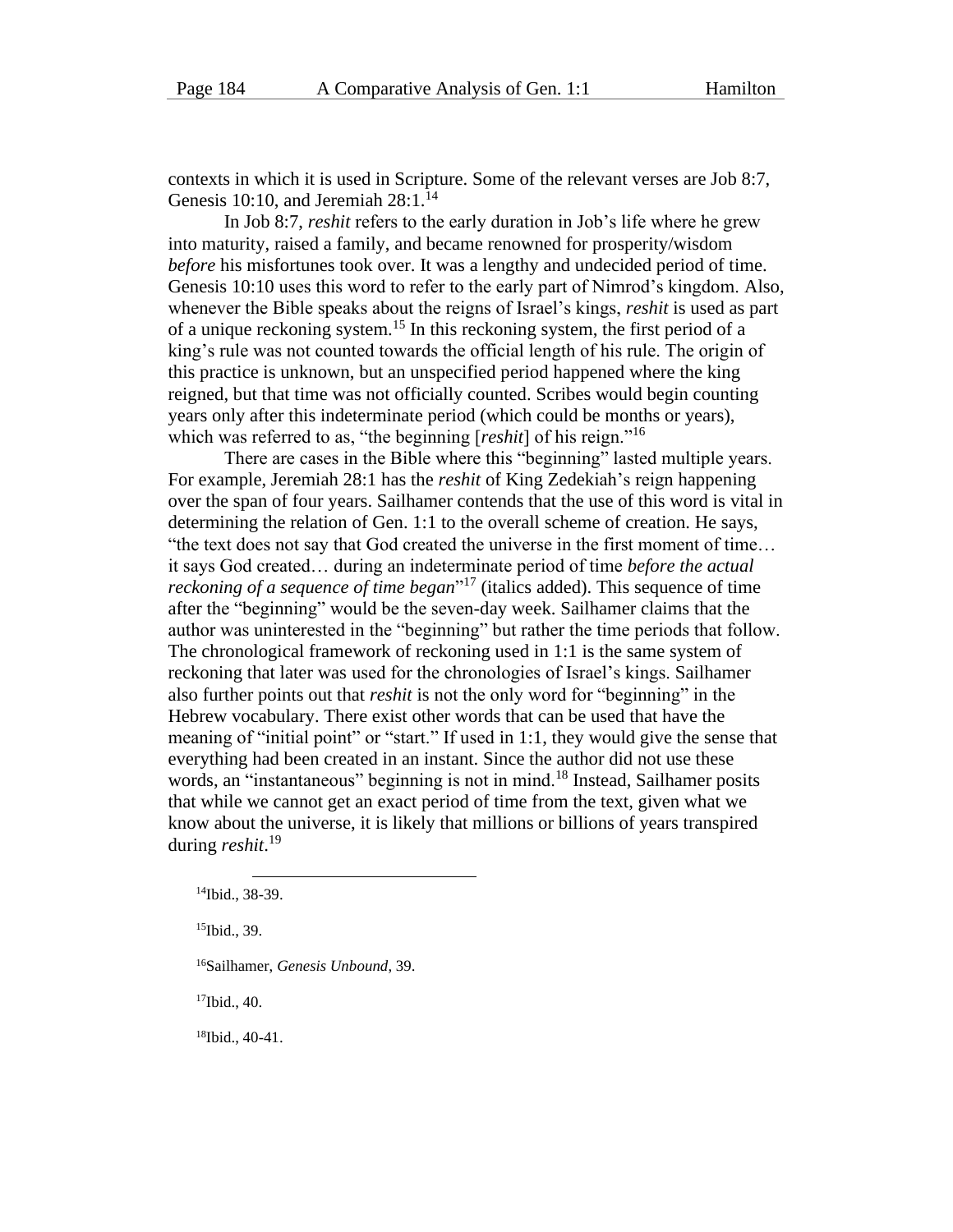Sailhamer now focuses his attention on the end of Gen. 1:1 where we see the word "the heavens and the earth." They combine to form a figure of speech that is referred to as a merism. When two words are fused to express a single idea, that is a merism. When a merism combines two extremes/contrasts, it expresses totality. This can be seen in Psalm 139:2: "You know when I sit down and when I rise up." By blending the opposites, "sit down" and "rise up," the merism indicates that the Lord knows everything about David. Back to Genesis 1:1, "heavens" and "earth" represent two different extremes in the world. The Hebrew language does not have a word for "universe." But by linking "the heavens and the earth" together, "the Hebrew language expresses the totality of all that exists."<sup>20</sup> It is only by merism that the Hebrew language can communicate the concept of "universe." Totality here means everything that exists in the universe: stars, planets, earth, undiscovered parts, etc. $^{21}$ 

To sum up, Sailhamer has made an important exegetical claim. The "beginning" of the universe was an indeterminate amount of time in which all of the universe was created. Not just a little bit. All of it. This would include not just inorganic objects but organic objects as well (such as animals). Humans are the one exception, as the sixth day of creation contains the explicit creation of man and woman. Sailhamer, however, is not unaware of possible critiques that could be launched against his idea. He takes the time at the end of his chapter to answer to such charges. The first has to do with Exodus 20:11. After all, does not God in six days "make" the "heavens and earth" (merism). Would this contradict what he has said thus far? Sailhamer's answer is in the negative. Exodus 20:11 only appears to say that God created all of the universe in six days. It does not actually do so. Instead, the verse reads, "heavens and the earth, the sea and all that is in them." This is not the merism "heavens and earth." This is a list of God's distinct works that he made six days, not the totality of the universe. Exodus 20:11 finds its basis in Genesis 1:2-2:4, not Gen. 1:1. The list of things made in Exodus 20:11 – heavens, earth, and seas – all fit better with God's activity in Gen. 1:2 onward.<sup>22</sup> Later references to these events in the Pentateuch are most likely just abbreviated forms of Exodus  $20:11^{23}$ 

Finally, Sailhamer answers why God has to make the heavens, earth, and seas during Genesis 1:2-2:4 if they have already been created in 1:1? However,

<sup>20</sup>Sailhamer, *Genesis Unbound*, 56.

 $21$ Ibid., 55-56.

<sup>22</sup>Ibid., 106.

 $^{23}$ Ibid., 106-107.

<sup>19</sup>Ibid., 105.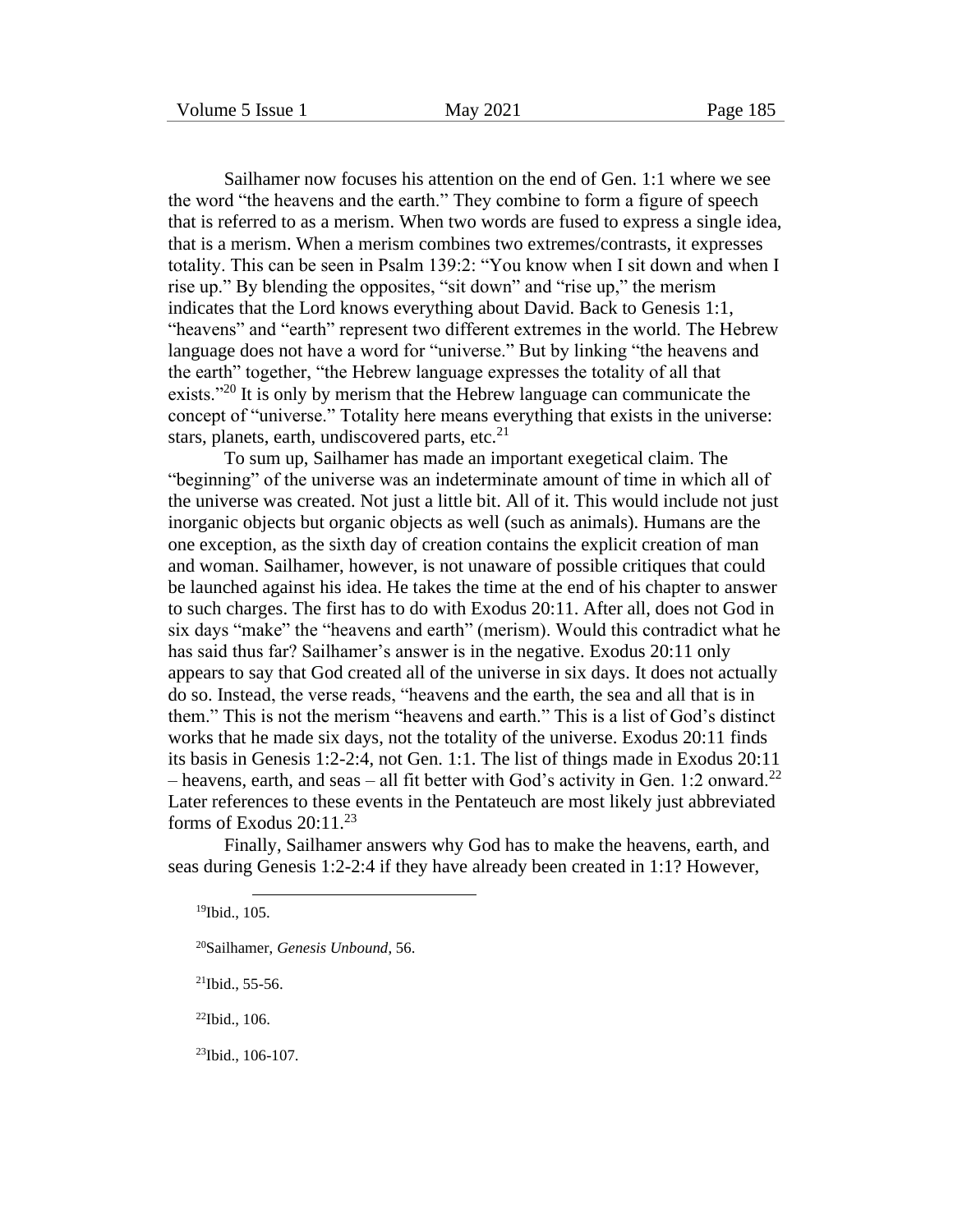there is a difference in how the author of Genesis uses the Hebrew word for "create" in 1:1 and "make" in Gen. 1:2-2:4, Ex. 20:11;31:17. Sailhamer states, "When the text says that on the second day God "made" the sky and the land, it means the same as the English expression "to make" a bed."<sup>24</sup> The same word for "make" also means "to appoint"/"to acquire," and is used to describe cutting fingernails, washing feet, and trimming one's beard (Deut. 21:12, 2 Sam. 19:24;25). It means to put it in good order or to make it right. God created the heavens, earth, and seas in Gen. 1:1, but he fixed or prepared them in Gen. 1:2- 2:4. This was in preparation for humanity on the sixth day.<sup>25</sup> Now that we have adequately covered John Sailhamer's view, we shall move on to John Walton.

#### **View Two: John Walton and "Functional Creation"**

The position that John Walton takes on Gen. 1:1 is embedded in his overall argument for how the creation story goes. Considering that, we will begin by describing Walton's overall thoughts on creation before moving into his individual pointers on 1:1. Walton argues for a more "face-value" reading of Genesis, where "face-value" means how it would have been understood in its original context. He does this by using a method of comparison that relates the similarities between Genesis and other ancient near-east (ANE) cosmogonies. To properly understand Genesis, Walton contends, one needs to read it the light of the ANE context.<sup>26</sup> When this is done, one gets a far different reading than what has been traditional among Christianity.

ANE cosmogonies explain the origin of function and the transition from a cosmos in a non-functioning state to one that is ordered. These cosmogonies take matter's existence as a presumption, although their interest is not in material origins. Their ontology then is a functional one, where "something exist[s] not by virtue of its material properties, *but by virtue of its having a function in an ordered system*."<sup>27</sup> With this ontology, the act of creating "is to assign something its functioning role in the ordered system."<sup>28</sup> This concept in mind, Walton argues that the first six days that God is installing functionaries and creating functions,

<sup>25</sup>Ibid., 107-108.

<sup>27</sup>John Walton. *The Lost World of Genesis One* (Downers Grove, IL: InterVarsity Press, 2009), 24.

 $^{28}$ Ibid., 25.

<sup>24</sup>Sailhamer, *Genesis Unbound*, 107.

<sup>&</sup>lt;sup>26</sup>Scott Ashmon. "The Lost World of Genesis One: Ancient Cosmology and Origins Debate." *Concordia Theological Quarterly* 77, no. 1 (January-April 2013): 185-188.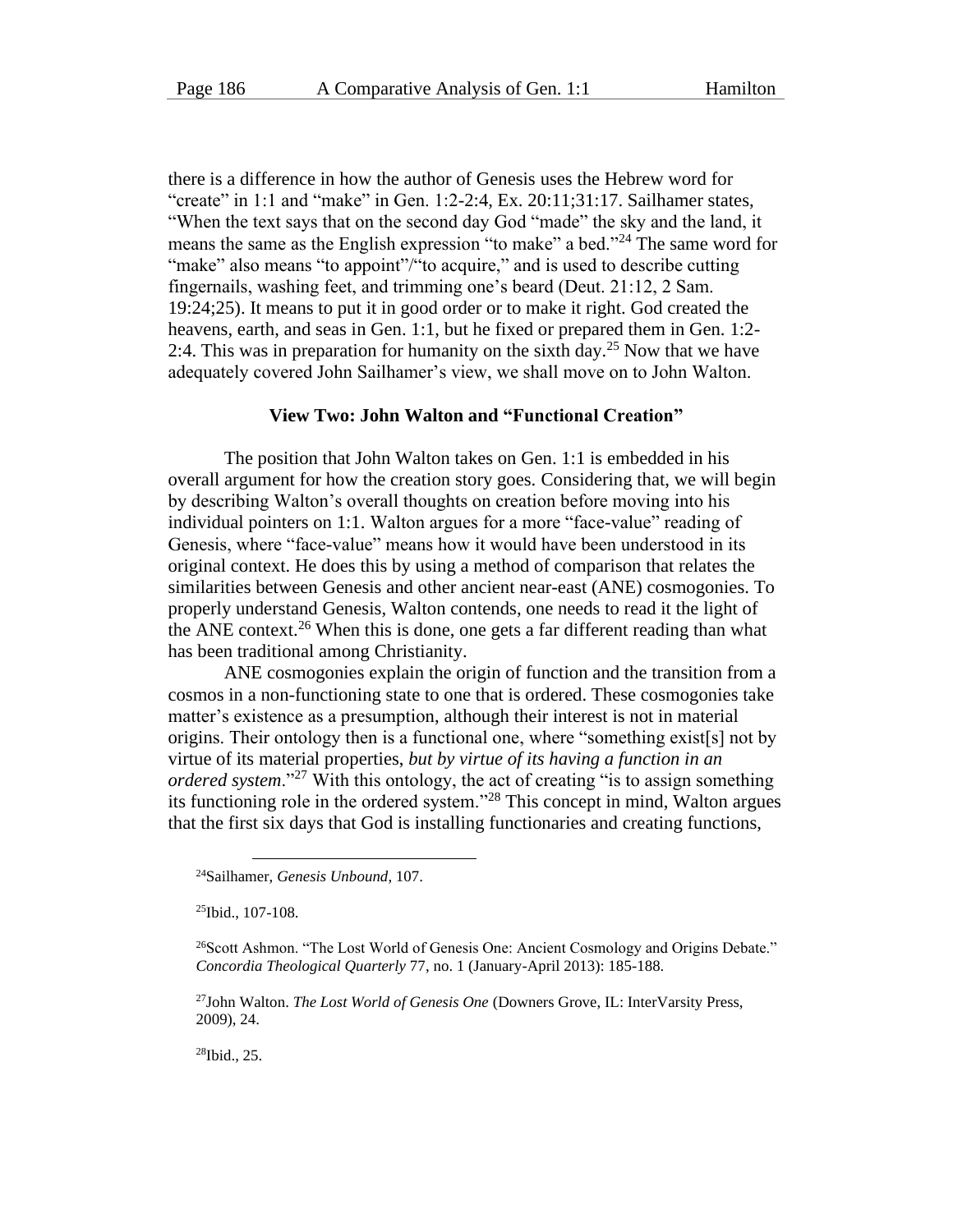then on the seventh day, God rests in his cosmic temple.<sup>29</sup> In this way, Walton's interpretation differs from the traditional one (creation in seven literal days) in terms of ontology, as the creation is functional instead of material.

In Walton's view, God "creates" (further analysis of this word in future paragraphs) the foundations for life on days one through three and the principal functionaries on days four through six. Earth is pre-existent at the time of the first day and in a non-functional state. God proceeds to assign the sky as the basis for weather, light for time, and land/vegetation as the basis for food. The stars, moon, and sun distinguish night, day, years, seasons, etc. serve as functionaries for time. Birds and fish on the fifth day are functionaries to multiply in the sky and sea. Animals and humans on the sixth day are functionaries of land. In ANE cosmogonies, the making of the cosmos is occasionally concluded with the building of a temple in which the creator God resides to do various things in the universe. Walton draws this comparison for the seventh day, where it is, therefore, a cosmic temple inauguration. There are several verses in the Bible to back this idea up. "God ceasing… from the work of creation in Genesis 2:2 leads to God resting…in Exodus 20:11. This rest alludes to God's rest…in his temple in Zion (Ps. 132:7-8, 13-14)."<sup>30</sup> Therefore the seventh day would seem to suggest that God, after ceasing in his work, rested in his temple ("Thus says the LORD, "Heaven is My throne and the earth is My footstool. Where then is a house you could build for Me? And where is a place that I may rest? "For My hand made all these things. Thus all these things came into being," declares the LORD." Isa. 66:1-2). Walton believes that God was establishing functions and assigning functionaries in His cosmic temple as opposed to any material creation in the Genesis "creation" account.<sup>31</sup>

Next, we will move onto Walton's specific conclusions pertaining to Genesis 1:1. He devotes less time to this verse than Sailhamer, but the issues he brings up are no less important. The first issue he addresses is how to interpret *bara*, the Hebrew word for "create". Usually, this word is used to support the doctrine of *creatio ex nihilo*. However, Walton sees a different use for this word. One of the reasons why *bara* is said to support *creatio ex nihilo* is because the material from which something is created is not stated. Hence, creation out of nothing. Instead, Walton interprets this reticence to signify that *bara* refers only to function rather than material creation (for example, Is.  $45:7$ ).<sup>32</sup> This would make

<sup>30</sup>Ibid.

<sup>29</sup>Ashmon, *The Lost World of Genesis One*, 186.

<sup>31</sup>Ashmon, *The Lost World of Genesis One*, 186.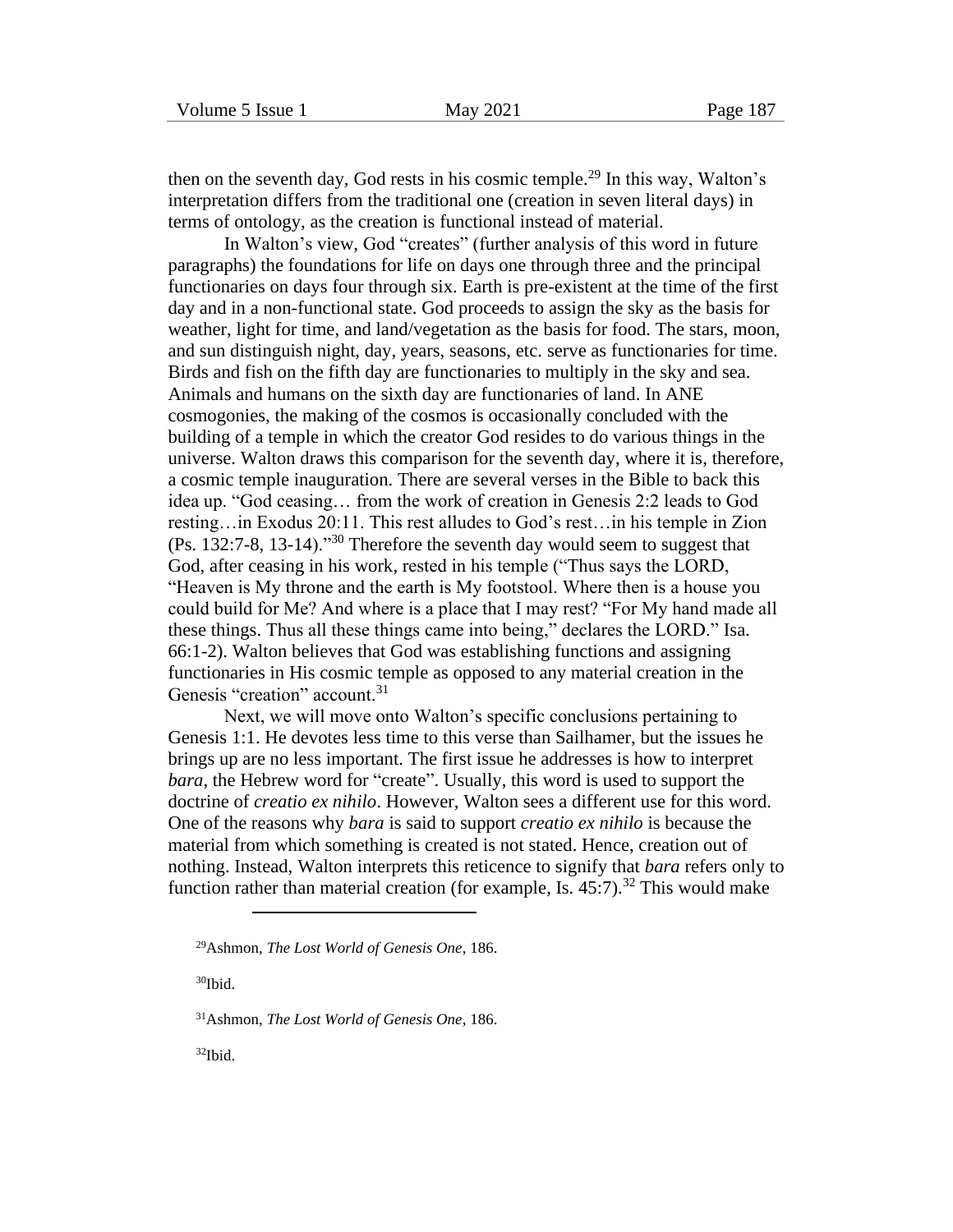sense if, as Walton reasons, that the material world pre-existed the creation account. Then the use of *bara* would fit nicely with other ANE cosmogony accounts and refer to the "creation" of God's assigned function. This is also supposedly backed up by the fact that within all uses of *bara* in the Old Testament, there is no clear example that demands associating materiality to it. Walton extrapolates: there is "no clear example… that demands a material perspective for the verb, though many are ambiguous. In contrast, a large percentage of the contexts require a functional understanding."<sup>33</sup>

The second issue Walton brings up has to do with the "beginning" in Gen. 1:1. Walton concurs with Sailhamer that *reshit* introduces a period of time rather than a moment in time. He believes that this first period refers to the seven days of creation. This is because Job 8:7 references Job's early life, Jeremiah 28:1 refers to the beginning of Zedekiah's reign, and the fact that Egyptian/Akkadian texts have similar concepts. Because "beginning" refers to the seven-day period, it would imply that Gen. 1:1 is an introduction to the rest of the chapter. Walton believes that this is backed by the fact that Gen. 2:1 finishes the seven days of creation with, "Thus the heavens and the earth were completed." This would seem to suggest that the creation of the heavens and the earth were the work of seven days and not a block of time that preceded them.<sup>34</sup>

The overall structure of Genesis as a book would also seem to support this conclusion about the "beginning" in Gen. 1:1. The transitional formula "This is the account of…" is used eleven times throughout Genesis to mark out the sections within the book (Walton remarks that this proves the author of Genesis used initial statements as introductions). Gen 2:4 is the first of these transitions, moving from the creation account to the Garden of Eden. Transitionary phrases, by definition, link what comes before it to what comes next. The transitionary formula used in Genesis cannot begin a sequence of transitions; it can only continue it.<sup>35</sup> Walton believes that *reshit* in Genesis 1:1 would be the most logical place to begin the series of "This is an account of…" As he states, "It would indicate the initial period, while the *tôlēdôt* sections would introduce successive periods" (*tôlēdôt* means "account").<sup>36</sup> Instead of eleven sections, Genesis would have twelve sections, which is more logical given the symbolic nature of numbers in the Bible.<sup>37</sup> We have now finished explaining Sailhamer's and Walton's

 $35$ Ibid, 44.

<sup>33</sup>Walton, *The Lost World of Genesis One*, 43.

<sup>34</sup>Ibid., 43-44.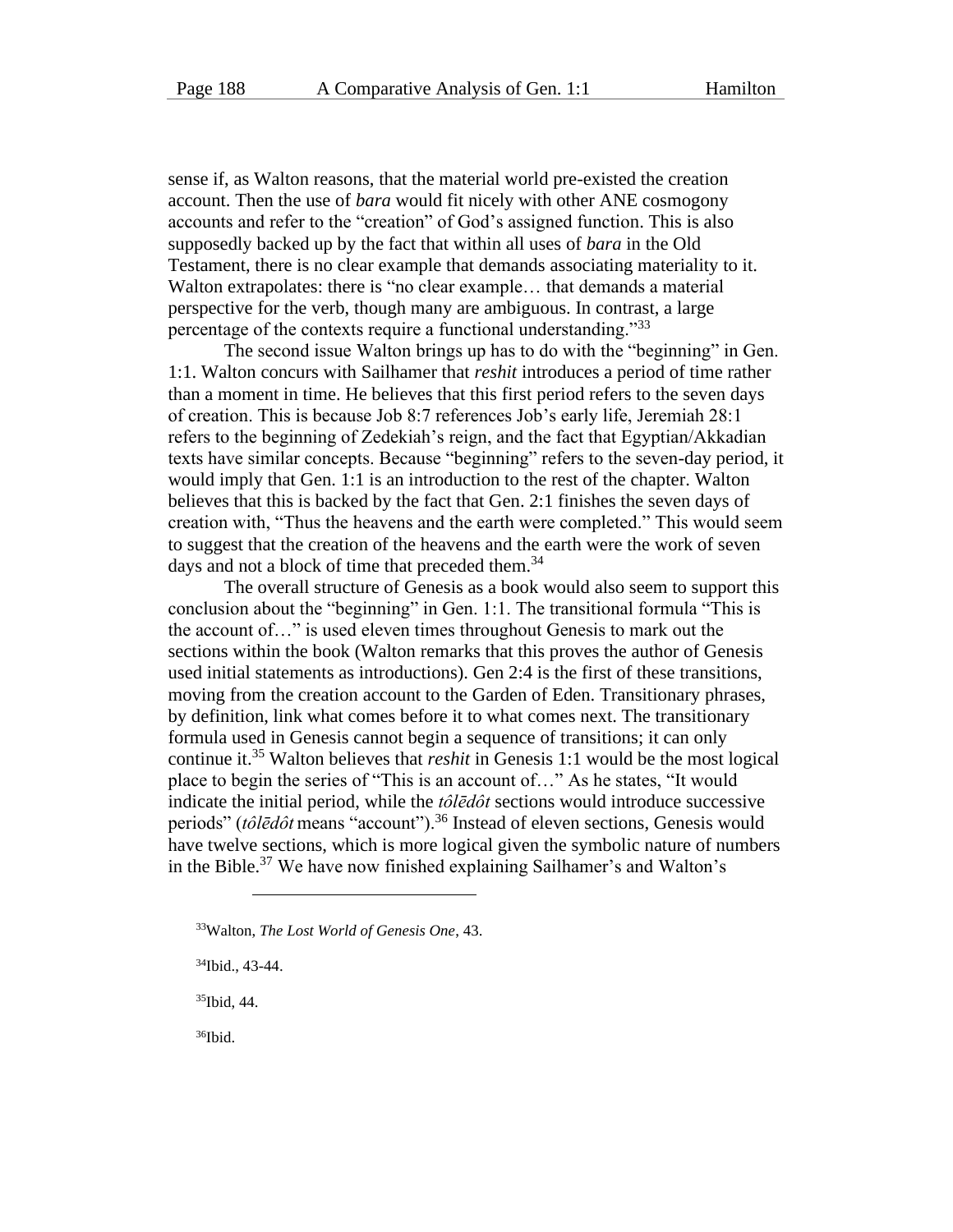| Volume 5 Issue 1 |  |  |
|------------------|--|--|
|------------------|--|--|

viewpoint surrounding Genesis 1:1. This paper will next shift to analyzing the various way these two authors complement and contrast each other.

#### **Complementing and Diverging Factors**

There are very few differing positions where there is not at least some form of agreement between the two. Sailhamer's and Walton's views would hold this quality. They have some, although not much, convergence. The first point that they complement each other is their rejection of a traditional/common view of creation. The traditional view of creation argues that the correct approach to Genesis 1-3 is to take a literal, historical reading of the text. This would result in the Christian's view of creation having occurred in a literal six-day week.<sup>38</sup> Sailhamer would most likely not have any significant issues with this view, although he would delineate from it. Instead, he would most likely charge that those who hold to the traditional view have not interpreted *reshit* correctly in Gen 1:1. The concept of "beginning," meaning an indeterminate period of time, is usually not present in traditional/common interpretations, and certainly not Sailhamer's idea that this undetermined period of time lasted billions of years. Those of the traditional/common view also can read Gen 1:1 as a title or summary of Gen. 1:2-2:1 of the creation account. As was stated in a previous paragraph, Sailhamer does not agree with this notion at all. He believes that Gen 1:1 is a true act of God that is followed by Gen. 1:2-2:1 and does not merely describe it. This factor is key for his argument to work.

Walton, on the other hand, has significant disagreements with the traditional/common view. He disagrees heavily with the idea that Genesis should be read literally, instead proposing that one reads it in light of the ANE accounts. When this is done, the interpreter will understand that the creation account refers to functional creation instead of the past presumed material creation. He also disagrees with those who hold to literal six-day creation in the meaning of the word bara (create). Walton, of course, thinks that the lack of material from which something is created in Gen. 1:1 indicates that word refers to creation in terms of making assignments. Traditional/common view adherents would vehemently disagree. They believe that *bara* involves real, physical matter. Sailhamer and Walton are united in that they do not hold to a traditional/common view.

They are also united in that they both believe that the Bible is the Word of God. Neither of them doubts that any verse in the Genesis account is false or

<sup>38</sup>Todd Beall. "Chapter Two: Reading Genesis 1-2: A Literal Approach," In *Reading Genesis 1-2: An Evangelical Conversation*, edited by Daryl Charles, no page (Peabody, MA: Hendrickson Publishers Marketing, 2013), no page.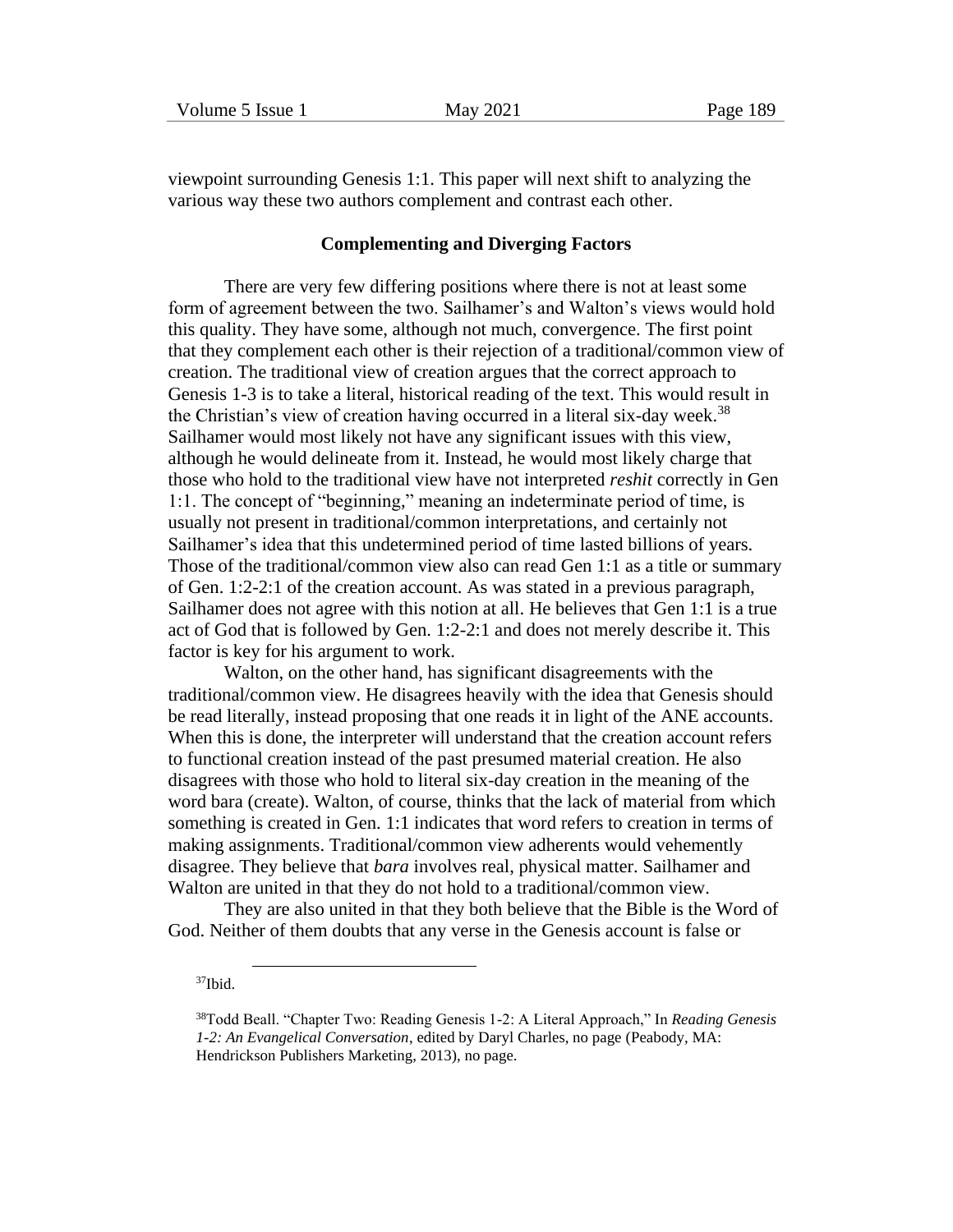uninspired; they differ in their interpretation. This is important because although they are opposites on many issues, they still agree on the inerrancy of Genesis. A final point of agreement is how they interpret *reshit* in Genesis 1:1. Both believe that it applies to an undetermined duration of time rather than a single point of time.

But beyond these few cordial areas of agreement, these two authors could not disagree more on virtually everything surrounding Gen. 1:1. They diverge on their basic ontology, the way to interpret the word *bara* (create), and most momentously on what action God took during the "beginning." We shall begin by examining the ontology debate, where the nature of being for Sailhamer's view of creation (the material was generated) and Walton's view of creation (function was generated) are entirely distinct.<sup>39</sup> As was stated before, Walton believes that because Genesis is an ANE cosmogony, it should be read considering this fact. Since ANE cosmogonies were concerned with functional rather than material origins, one should view the creation in Genesis as God assigning something to a functional role within a system. This stands in stark contrast to Sailhamer, who firmly believes that Genesis refers to material creation. This is evident seeing how he thinks that the creation of the universe is a genuine act of God in the "beginning" and that God prepared the land for His people in  $1:2-24$ .<sup>40</sup>

So, whose idea is the most correct on this issue? It would seem that a large number of Old Testament scholars oppose Walton on this issue.<sup>41</sup> Richard Averback notes that it is simply untrue that material creation was not a concern of the ANE world. Mesopotamian and Egyptian cosmogonies provide many examples of material creation. The Egyptian *Memphite Theology* discusses Ptah making everything (divine speech, the god's towns/nomes, etc.). At the end of Tablet IV of the Epic of Creation in Mesopotamia, Marduk splits Tiamat's body to create the heavens and underworld. Tablet V describes the creation of landed earth. At the beginning of Tablet VI, humans are created out of the blood of Qingu. This epic also starts off with a deep, dark, watery abyss where the gods do not exist, only Tiamat and Apsu. There are similarities here to Gen  $1:2.^{42}$  One

<sup>&</sup>lt;sup>39</sup>Richard Hess, "The Lost World of Genesis One: Ancient Cosmology and the Origins Debate," *Bulletin for Biblical Research* 20, no. 3 (2010): 435.

<sup>40</sup>Paul Copan, "Genesis Unbound: A Provocative New Look at the Creation Account," *Perspectives on Science and Christian Faith* 49, no.1 (March 1997): 65.

<sup>41</sup>Lamoreux et al., *Four Views on the Historical Adam* (Grand Rapids, MI: Zondervan Academic, 2013), np.

<sup>42</sup>Richard Averback, "Four Responses to Chapter Five," In *Reading Genesis 1-2: An Evangelical Conversation*, edited by Daryl Charles, no page (Peabody, MA: Hendrickson Publishers Marketing, 2013), no page.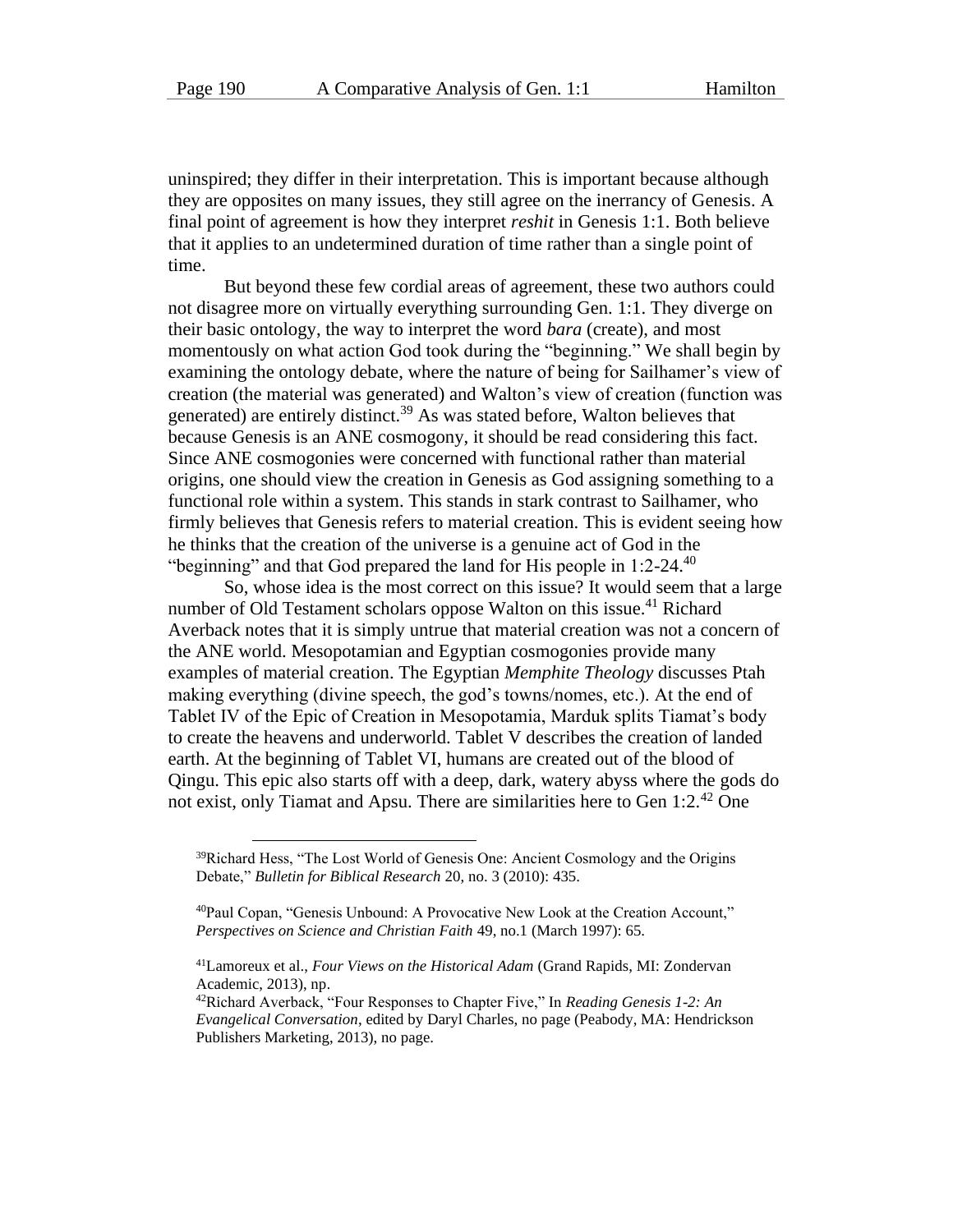should conclude from this that material creation was indeed a concern of other ANE cosmogonies, and thus Genesis should not be read purely as functional.

A second argument is made by C. John Collins. Collins admits that comparisons of the Bible to ANE literature are helpful for many reasons but objects to a so-called "forced parallelism." Just because there appears to be a parallel, it does not mean one always exists. We should distinguish which parallels we use based on their particular justification. The Bible writings are coherent Hebrew texts, not instantiations of other ANE people's beliefs. These parallels, according to Collins, should be assessed for how they fit into Hebrew words, sentences, paragraphs, texts, etc., not the other way around. People could theoretically not be interested in material origins, but that does not preclude the Hebrew people from not being interested (if it fits the communicative purposes of the whole book). God portrayed as the transcendent and powerful creator, which is shown in His defeat of Pharaoh, fits the audience's needs—if Israel will be God's method to spread blessing to the rest of the world, then having a unified origin of humanity suits this well. $43$ 

The above paragraph leads to another point, material and functional origins do not have to be opposed. Genesis 1 might indeed be very concerned with the functions of creation, but in no way does the rule out any interest in the material. The material is what performs the functions, after all.<sup>44</sup> Material origins and functional origins are not mutually exclusive. There are certainly verses that highlight function (Gen. 1:11,14,20), but there are also verses (Gen. 1:3,7,9,14,15,16) where God does appear to create materials.<sup>45</sup>

The next clash that occurs between Sailhamer and Walton has to do with the verb *bara*. Walton, if we remember, believes that *bara* refers to God's assigning function because the material from which God creates is not stated in Genesis 1:1. He further claims that there are no clear examples of this verb that demand a material perspective in the Old Testament and that a large amount of them necessitate a functional understanding. Because Genesis is an ANE cosmogony, this understanding of "create" will work well with the literary context at the time. Sailhamer believes in the traditional doctrine of *creation ex nihilo* as associated with *bara*. This is because of (1) the lack of pre-existing material in connection with *bara*, (2) the fact that God is the subject of the verb and it

<sup>43</sup>C. John Collins, "Four Responses to Chapter Five," In *Reading Genesis 1-2: An Evangelical Conversation*, edited by Daryl Charles, no page (Peabody, MA: Hendrickson Publishers Marketing, 2013), no page.

<sup>44</sup>Ibid.

<sup>45</sup>Douglas Becker, "The Lost World of Genesis One: Ancient Cosmology and the Origins Debate," *Themelios* 34, no.3 (November 2009): 359.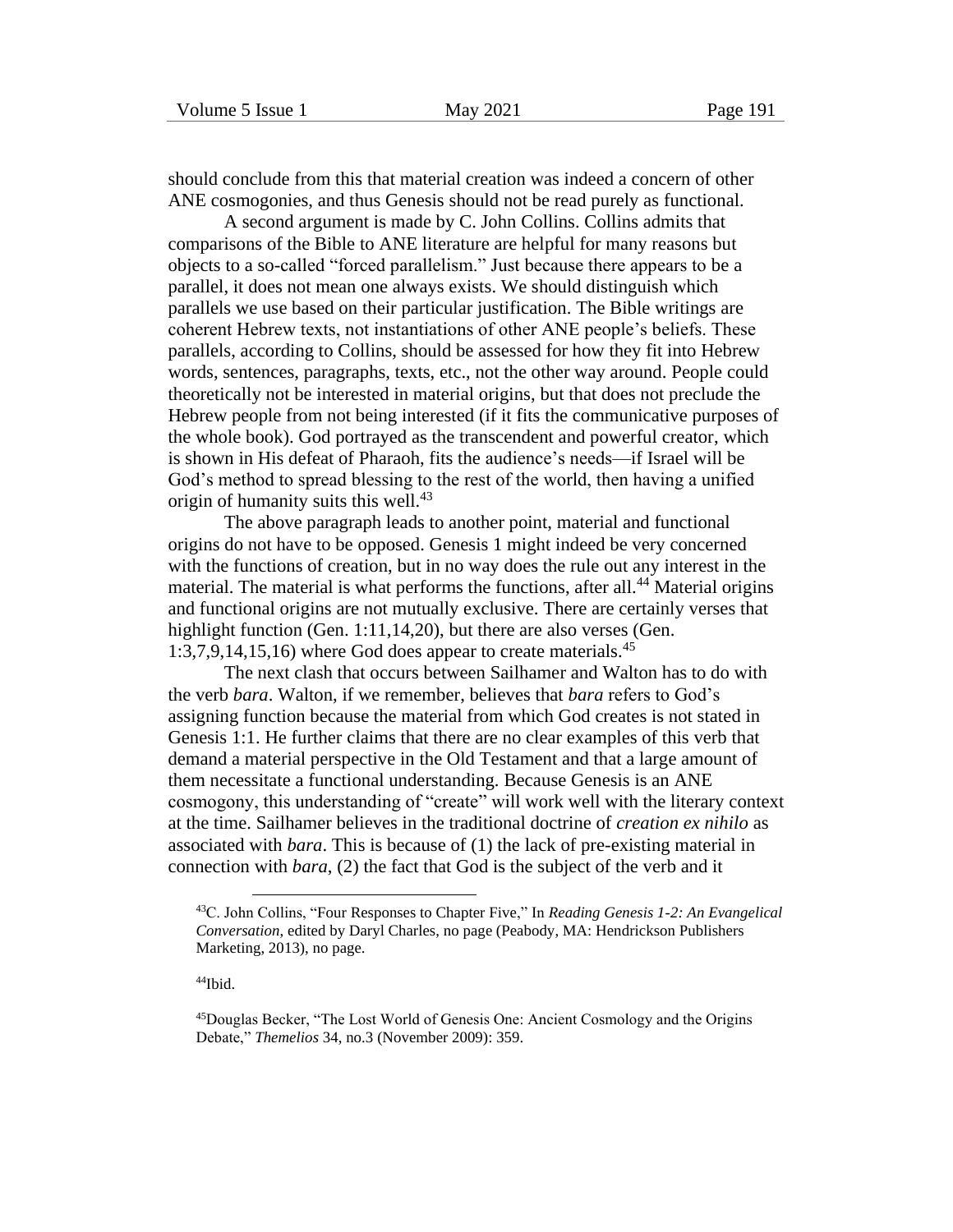appears without analogy, (3) it appears to refer uniquely to divine activity, and (4) *bara* is associated with the whole of creation, that it has been historically attributed to "creation out of nothing."<sup>46</sup> Sailhamer, like other Old Testament scholars, would scale back the certainty of knowing *creation ex nihilo* merely from an examination of *bara*, saying, "we would be hard pressed to prove that the idea from the use of the Hebrew word "created" in this context-there is no single word in biblical Hebrew which expresses exactly that idea."<sup>47</sup> However, he also says, "we can say that the word used to express the idea of God's creating the world was deliberately chosen to give this text a sense of a special act of God, one in which something entirely new was created and which God alone was capable of doing."<sup>48</sup> Walton views creation as assigning function, while Sailhamer believes it was a special act of God where something new was created. The issue of ontology again rears its head, this time concerning *bara*.

Whose ontology is correct? As was stated above, most scholars are decidedly against Walton. In his book, Walton lists off fifty examples of *bara* in the Old Testament with the declaration that most of them refer to functional creation. However, as many scholars point out, most of these examples refer to material objects. Words have multiple meanings depending on the context. The context is what ultimately determines the sense of the word. One cannot derive the idea that *bara* refers to material creation from the word itself, as Walton seems to do. "Create" in and of itself neither entails nor implies material creation. The implication is drawn from the corresponding noun of the object that is being created. For instance, when it is said that mountains/heavens are being made in Genesis, it is the concrete objects that determine material creation, not the verb itself. The term being referred to sets the context that decides the use of the verb, not the other way around. Genesis 1 continually connects *bara* to material objects, man, sea creatures, etc.<sup>49</sup> It is thus hard to believe that Israel's ontology of creation was purely functional, especially when the other uses of *bara* in the Bible are brought into play. In Isa. 4:5, we have God creating fire, cloud, and smoke to show God's presence. Isa. 40:26 contains God's making of the heavenly host, which indicates God's power. Water and trees are constructed by God in Is. 41:17-20 for the poor who thirst. Also, in Isa. 42:5, God creates the heavens and

<sup>46</sup>William Lane Craig and Paul Copan, *Creation out of Nothing* (Grand Rapids, MI: Baker Academic, 2004), 49-59.

<sup>47</sup>Sailhamer, *Genesis Unbound*, 105.

<sup>49</sup>William Lane Craig, "John Walton's View of Genesis, Part One," Reasonable Faith, October 14, 2019, accessed November 21, 2019,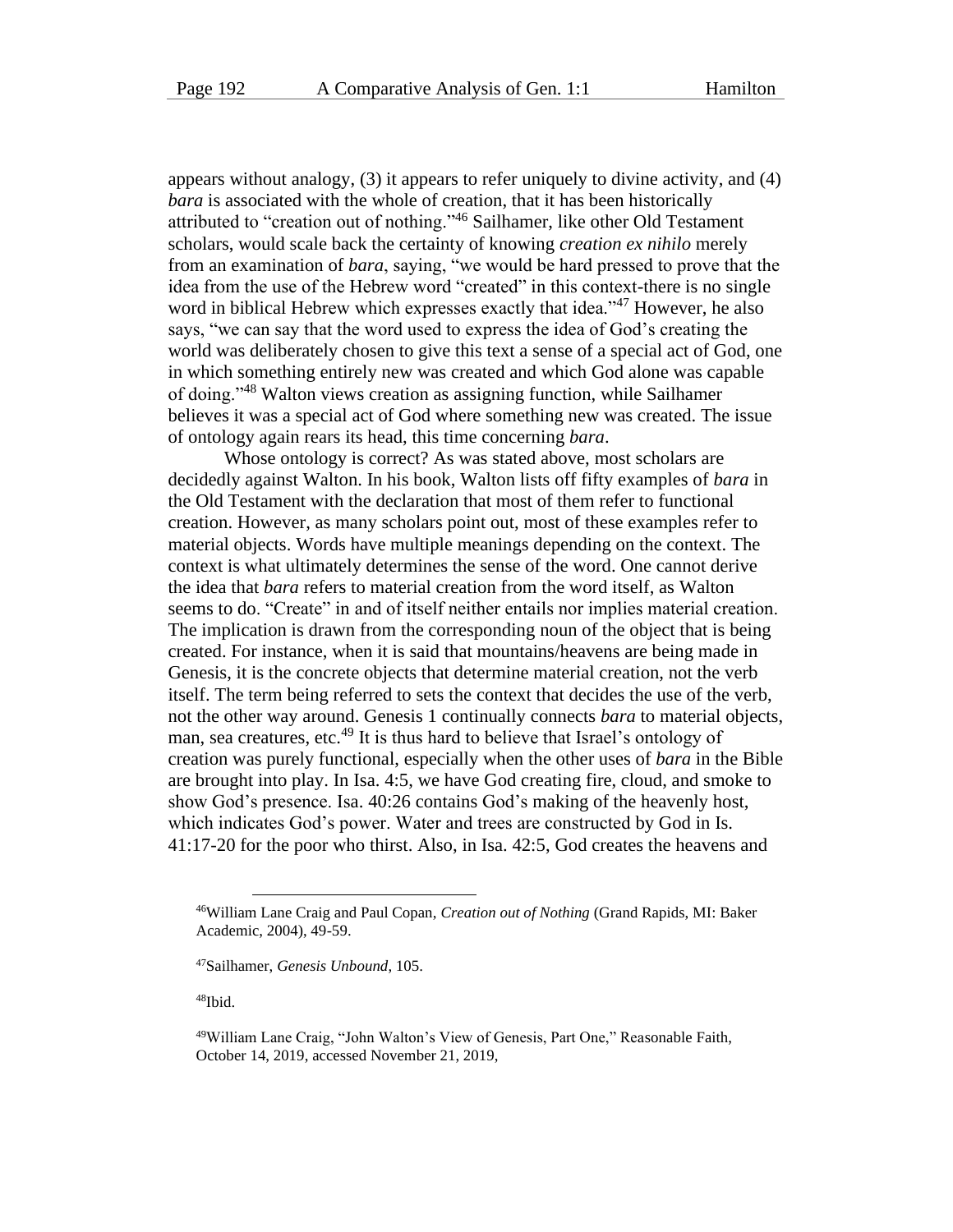stretches them out.<sup>50</sup> As Scott Ashmon states, "In each instance. God creates a material object-often from another material object-that can be sensed, used, or altered; has a name; and usually has a function."<sup>51</sup> Because *bara* in itself does not always refer to functional creation, one can be open to interpreting this verb as relating to material objects in Gen 1:1. This is especially true when one considers the fact that the noun connected to the Hebrew word "create" is the totality of matter in the universe (the "heavens and earth" merism).

The last place of disagreement between Sailhamer and Walton discussed in this paper is their thoughts surrounding *reshit* ("beginning"). This is perhaps the place where they disagree the most. While both authors agree that the "beginning" in Gen. 1:1 refers to an indeterminate period of time, they diverge on its application. Walton believes that the following seven-day creation account takes place during the "beginning." Sailhamer fundamentally disagrees, as a key part of his theory is *reshit* as a duration of time that precedes the creation week. Part of Walton's justification for his view is the positioning of Genesis 2:1. Because it is a summary ending the creation week, it most likely points to the act of creating occurring during the "beginning" instead of anything else. This would render Gen. 1:1 to be an introductory verse. Sailhamer specifically challenges this notion. He claims the exact opposite. Having a summary verse at the end of Genesis 1 makes it unlikely that Gen 1:1 is an introduction, as it introduces unneeded repetition. It creates a "heaven was as thus" (1:1) and "heaven was as thus" (2:1) dynamic that serves to add more literary confusion. Walton also further cements his case by claiming that the "time periods" (to use Sailhamer's wording) after the beginning were the *tôlēdôt* transitional formulas. The seven days of creation happened during the "beginning" and the time periods that proceed from it are the transitionary phrases littered throughout Genesis. The net benefit of holding this view is giving the transitionary phrases a beginning point and being able to split Genesis into twelve sections. Even though Sailhamer does not talk about this issue in his book, he no doubt would disagree with it, seeing as he thinks the "time periods" after *reshit* were the days in the creation account of Genesis 1.

In the evaluation of this paper, Sailhamer has the stronger case. Walton has two warrants to back up his assertion that Gen 1:1 is an introductory verse. Those are his claims we touched on briefly in the previous paragraph: (1) Having Gen. 2:1 as a summary makes it probable that Gen. 1:1 is an introduction and (2) the overall structure of Genesis dictates that Genesis 1:1 is most likely an introduction. We will start with number (1). Walton's justification for this claim

<sup>50</sup>Ashmon, "The Lost World of Genesis One," 187-188.

<sup>51</sup>Ibid., 188.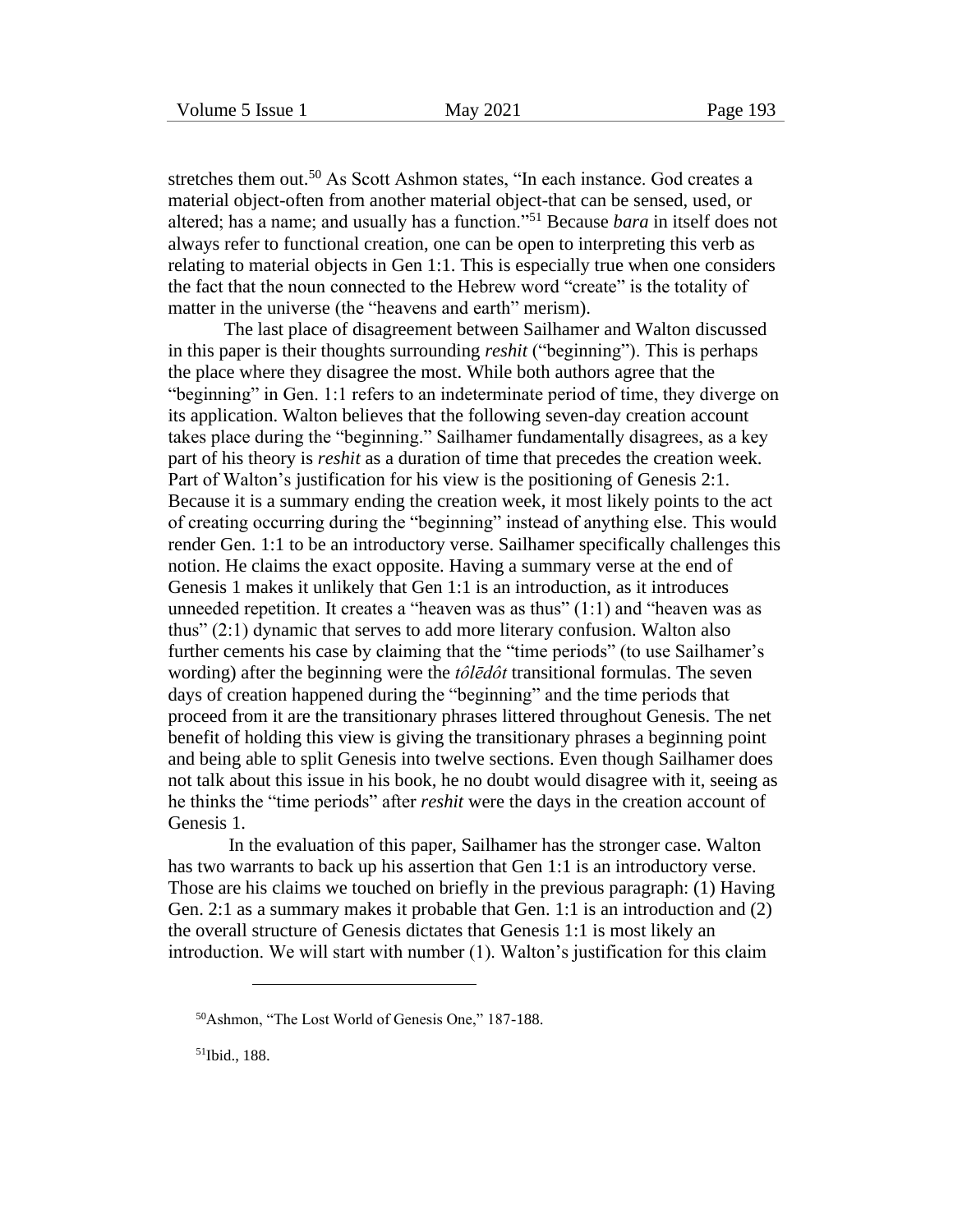simply is that 2:1 is a summary of the creation week. Therefore it only makes sense that Gen. 1:1 is an introduction. "This suggestion is confirmed…Genesis 2:1 concludes with the seven-day report with the statement that the "heavens and earth were completed," indicating that the creation...was the work of seven days, not something that preceded them."<sup>52</sup> Sailhamer's response to this is effective. Why would Genesis 1 have an introduction that summarizes the seven-day period and ending that does the same thing? Genesis 1 would not be expected to have two summaries for one chapter. This would be completely unneeded for the narrative. Sailhamer believes that the obvious summary for Genesis 1 is Gen. 2:1. For this reason, one can be certain that Gen. 1:1 is an event.

Walton's second point is trickier. He argues that there are eleven *tôlēdôt* ("This is the account of") transitional formulas in the book of Genesis. Gen. 2:4 is one of these transitions. Because transitions link what comes before to what comes after, and transitional formulas cannot begin a sequence of transitions, Gen. 2:4 must have an initial period before it. Gen. 1:1 as an introduction would provide this period, with all the *tôlēdôt* acting as the "time periods" after the *reshit*. This would also serve to divide Genesis into twelve sections, which has greater symbolic value. As mentioned before, Sailhamer does not have a specific answer to this in his original argument (the symbolic part, at least). But there are certain answers that can be given. The first is that Genesis 1:1, unlike 2:4, has its main verb in the perfect.<sup>53</sup> C. John Collins argues that when at the beginning of a narrative there is a Hebrew perfect tense, that verse denotes an installment that follows.<sup>54</sup> Gen. 2:4 lacks this feature. Second, the typical cases in which Hebrew discourse has a heading give clear indications that there is a heading. The transitional formulas have the wording to justify the classification of heading (see Exod. 1:1, Deut. 1:1, Jer. 29:1, Prov. 1:1, Eccl 1:1). All of these, by their special form, reveal they are headings. Gen. 1:1 lacks this special form. With there being a lack of signals, it is best to take Gen. 1:1 as an event.<sup>55</sup> Sailhamer argues that introductory phrases are not formed as statements but rather as simple phrases. If Genesis were a simple phrase, it would look something like, "This is an account of God's creating the heavens and the earth." Sailhamer also notes that introduction/title/summary statements at the beginning of a narrative are nominal clauses as a rule. Gen. 1:1 is neither of these. This would serve to indicate that

<sup>52</sup>Walton, *The Lost World of Genesis One*, 44.

<sup>53</sup>Vern Poythress, "Genesis 1:1 is the First Event, Not a Summary," The Westminster Theological Journal 79, no. 1 (Spring 2017): 120.

<sup>54</sup>C. John Collins, *Genesis 1-4* (Phillipsburg, NJ: P&R Publishing, 2006), 51-52.

<sup>55</sup>Poythress, "Genesis 1:1 is the First Event, Not a Summary," 120.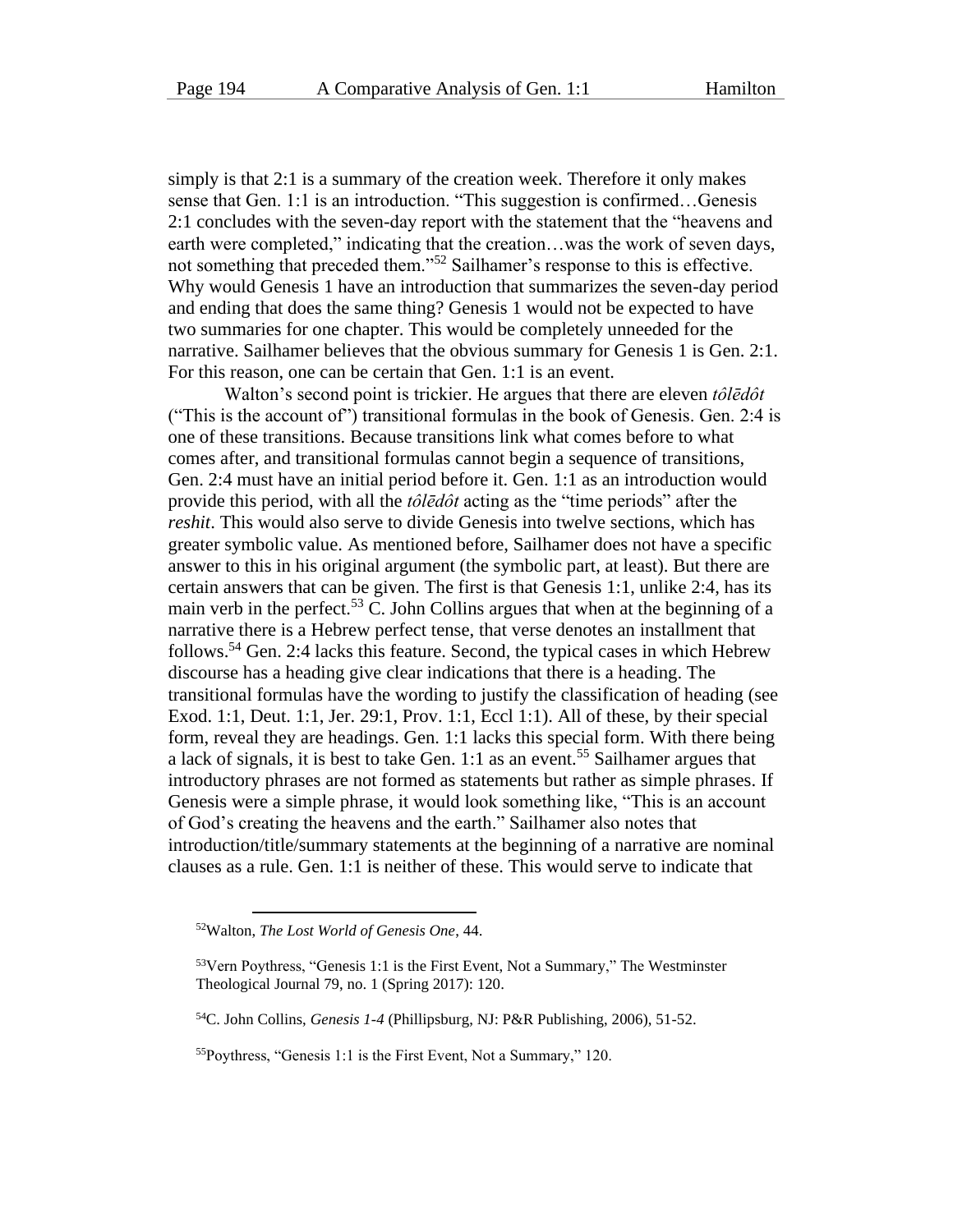Gen. 1:1 is not in the string of "transitional formulas." There is also no reason to suggest that Gen. 1:1 is an introduction just because that is more symbolic.

Sailhamer provides additional evidence to ascertain that Gen 1:1 is an event mentioned previously in this paper. The fact that a conjunction exists between 1:1 and 1:2 is excellent evidence that 1:1 is not an introduction. Sailhamer's view on the relationship of Gen. 1:1 to the rest of Genesis also finds support in contemporary scholars. Several lines of evidence will be briefly stated. Vern Poythress makes the argument that there is a close relationship between 1:1 and 1:2. This is because "earth" is the last term in 1:1 and the first main term in 1:2. A waw-conjunctive (which forms the syntactic linkage) that, when followed by a noun and then the main verb of the clause, introduces circumstantial information. In other words, because of syntax, Gen 1:2 specifies the state of the earth *as already mentioned* in verse 1:1. It is in reference to the earth in Gen. 1:1, meaning the 1:1 cannot be an introduction.<sup>56</sup> As mentioned before, C. John Collins argues that when the perfect is in the beginning of a narrative, the verse refers to whatever is its antecedent.<sup>57</sup>

#### **Conclusion**

Walton and Sailhamer make powerful and unique cases for their positions concerning Gen. 1:1. While disagreeing with each other in terms of their ontology of creation, meaning of *bara*, and interpretation of *reshit*, both can agree in their deviation from the traditional/common view of creation and their belief in the Bible as the Word of God. This convergence and divergence have provided rich grounds for further pedagogy and exegesis on Gen. 1:1. Despite such contributions, in the evaluation of this paper, Sailhamer has the stronger case to make. This is because of various philosophical and exegetical arguments that can be wielded in his favor. Such debate between the two will not cease to continue and will inspire the works of scholars for generations to come.

#### **Bibliography**

Ashmon, Scott. "The Lost World of Genesis One: Ancient Cosmology and the Origins Debate." In *Concordia Theological Quaterly* 77, no. 1 (January-April 2013): 185-188.

57Ibid., 100.

<sup>56</sup>Poythress, "Genesis 1:1 is the First Event, Not a Summary," 99.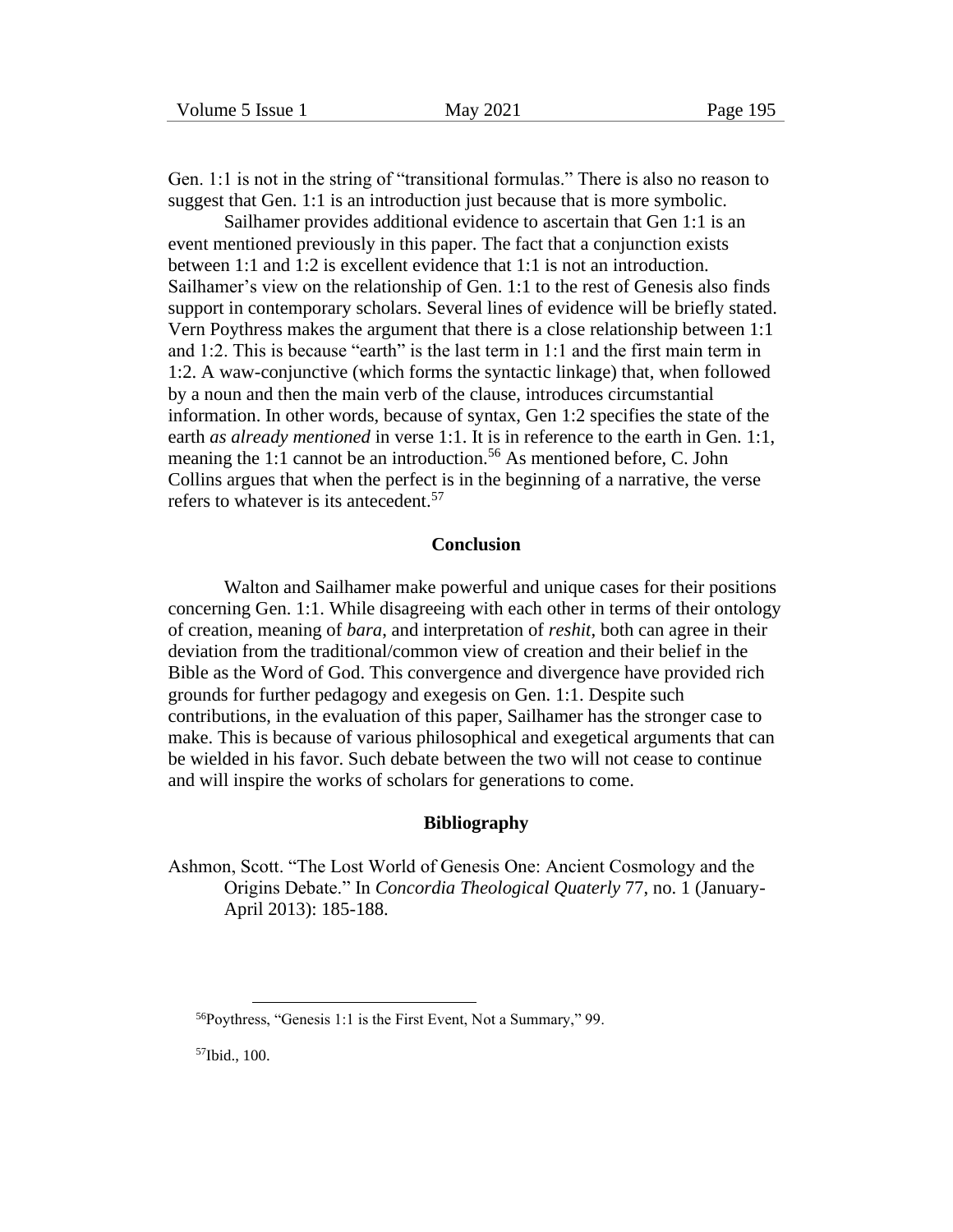- Averback, Richard. "Four Responses to Chapter Five," In *Reading Genesis 1-2: An Evangelical Conversation*, edited by Daryl Charles, no page. Peabody, MA: Hendrickson Publishers Marketing, 2013.
- Beall, Todd. "Reading Genesis 1-2: A Literal Approach," In *Reading Genesis 1- 2: An Evangelical Conversation*, edited by Daryl Charles, no page. Peabody, MA: Hendrickson Publishers Marketing, 2013.
- Becker, Douglas. "The Lost World of Genesis One: Ancient Cosmology and the Origins Debate." In *Themelios* 34, no. 3 (November 2009): 359.
- Collins, C. John. "Four Responses to Chapter Five," In *Reading Genesis 1-2: An Evangelical Conversation*, edited by Daryl Charles, no page. Peabody, MA: Hendrickson Publishers Marketing, 2013.
- Collins, C. John. *Genesis 1-4*. Phillipsburg, NJ: P&R Publishing, 2006.
- Copan, Paul, and William Lane Craig. *Creation out of Nothing*. Grand Rapids, MI: Baker Academic, 2004.
- Copan, Paul. "Genesis Unbound: A Provocative New Look at the Creation Account." In *Perspectives on Science and Christian Faith* 49, no. 1 (March 1997): 64-65.
- Craig, William Lane. "John Walton's View of Genesis, Part One." Reasonable Faith, October 14, 2019. Accessed November 21, 2019, https://www.reasonablefaith.org/media/reasonable-faith-podcast/johnwaltons-view-of-genesis-part-one.
- Hess, Richard. "The Lost World of Genesis One: Ancient Cosmology and the Origins Debate." In *Bulletin for Biblical Research* 20, no. 3 (2010): 435.
- Köstenberger, Andreas, Benjamin Merkle, and Robert Plummer. *Going Deeper with New Testament Greek*. Nashville, TN: B&H Academic, 2016.
- Lamoreux, Denis, John Walton, C. John Collins, William Barrick, Gregory Boyd, and Philip Ryken. *Four Views on the Historical Adam*. Grand Rapids, MI: Zondervan Academic, 2013.
- Poythress, Vern. "Genesis 1:1 is the First Event, Not a Summary." In *The Westminster Theological Journal* 79, no. 1 (Spring 2017): 97-121.